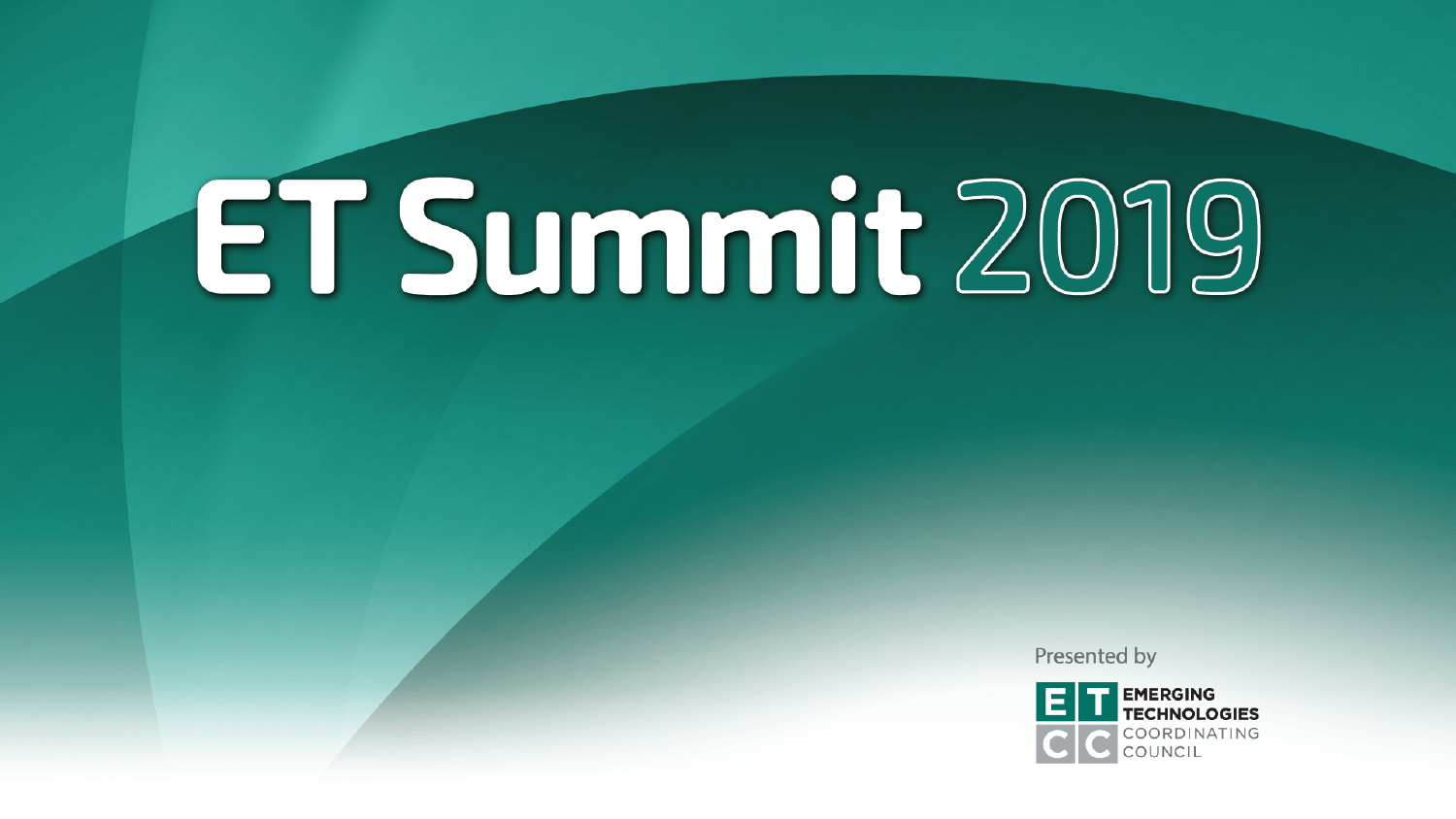

# **Southern California Energy Innovation Network Program Overview**

Alyssa Gutner-Davis

Program Manager

Cleantech San Diego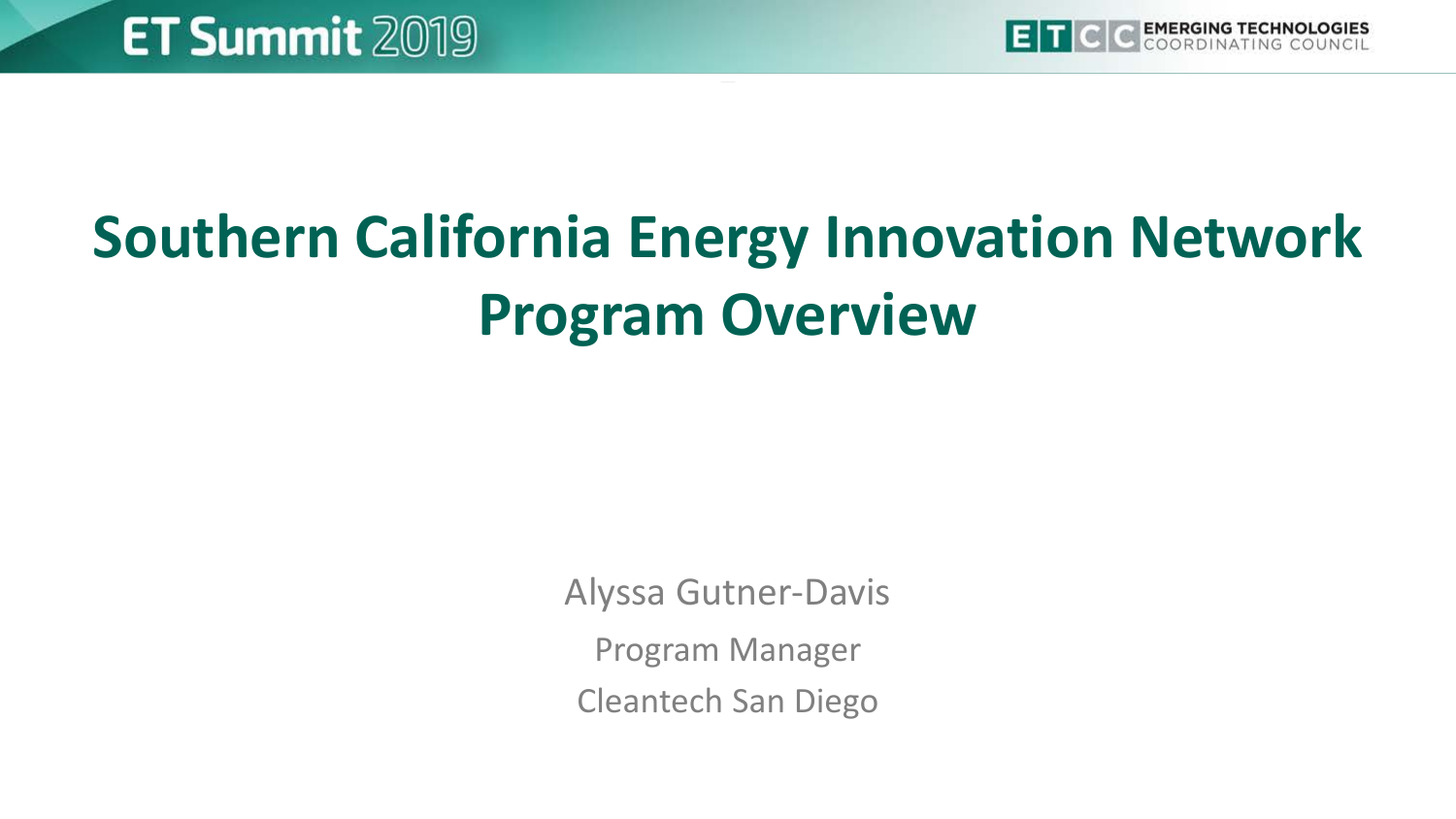









**UC** San Diego



**SAN DIEGO STATE** 





What is the Southern California Energy Innovation Network?

A free program for startups that provides access to the resources and facilities of regional partner organizations (listed above) and connections with industry in order to **accelerate the commercialization of emerging clean energy technologies**.

#### Services Offered:

- Industry Connections
- Research and Testing Facilities
- Pilot Project Opportunities
- Regulatory and Policy Guidance
- Hardware/Software Design Support
- Market Intelligence
- **Mentorship**
- Pitch Deck Development
- Business Service Referrals
- Introductions to Capital Providers

3 Learn More: www.cleantechsandiego.org/SCEIN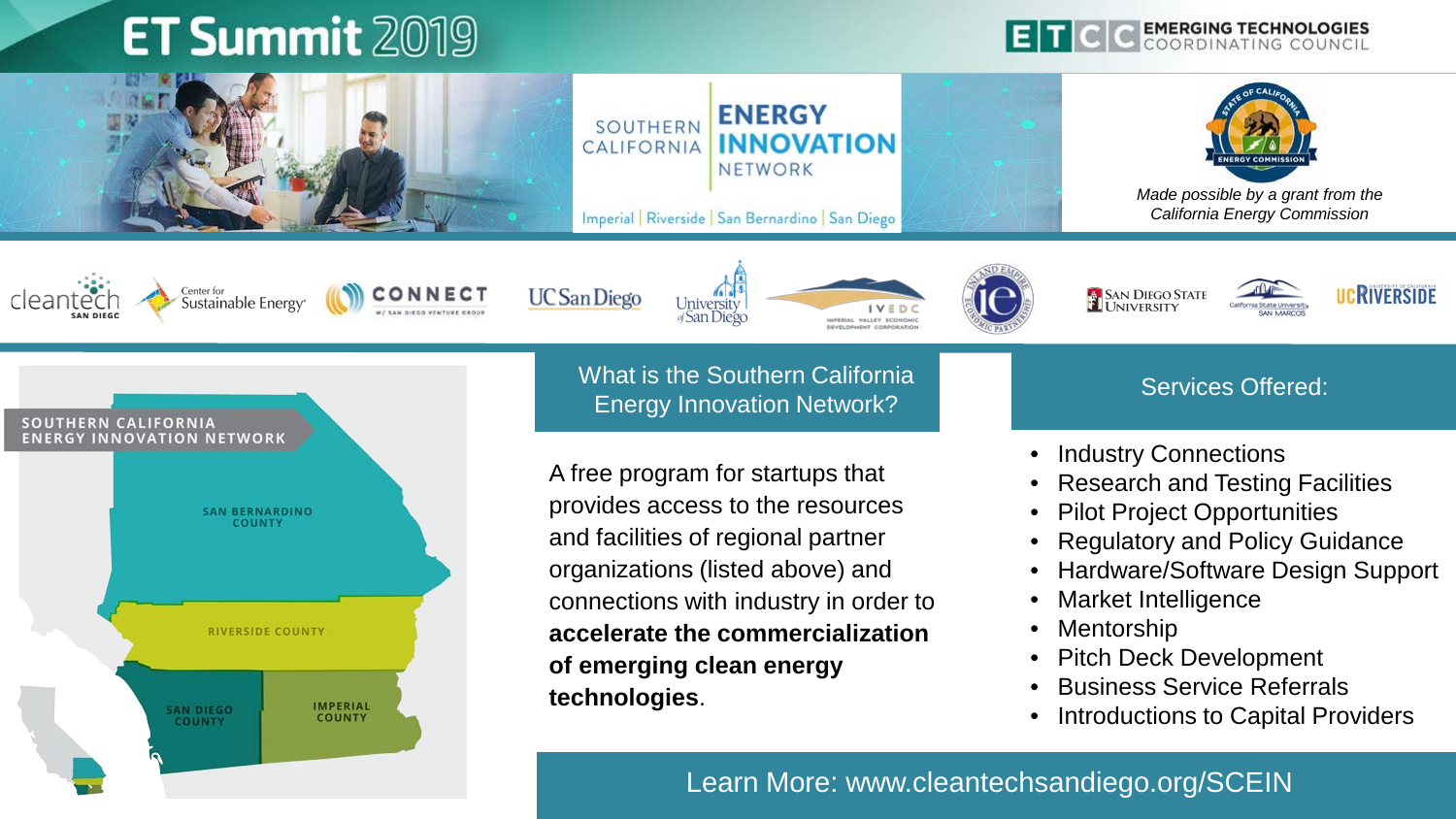## **3-Year Program Metrics**

- Supported 39 companies to date
- Current SCEIN startup companies are employing 217 people
- 14% of current member companies have women C-Suite leadership; 21% have minority C-Suite leadership
- Since acceptance into the program, 12 member companies have raised a total of \$43.1M in private capital and \$5.8M in public funding
- eMotorWerks was acquired by Enel X, and has grown employment from 50 people when they began the program to 150 people now
- SCEIN members indicate in periodic surveys that they are achieving accelerated business milestones as a result of program participation